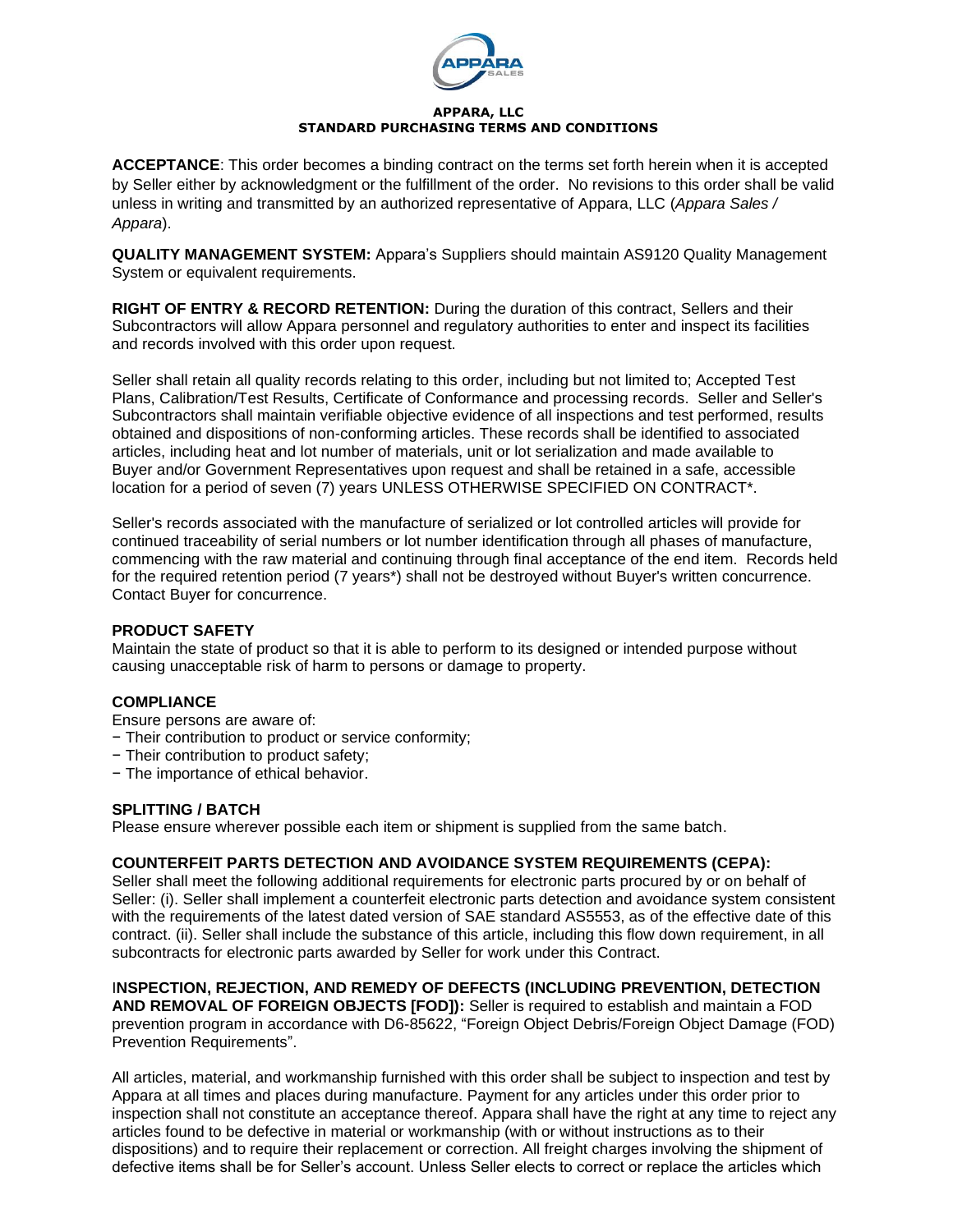

### **APPARA, LLC STANDARD PURCHASING TERMS AND CONDITIONS**

Appara has a right to reject and is able to make such correction or replacement within the required delivery schedule, Appara may require delivery of such articles at a reduction in price which is equitable under the circumstances. If Appara rejects any articles under this order, Appara shall be relieved of any obligation to accept and/or pay for such articles.

## **QUALITY MANAGEMENT SYSTEM;**

Seller shall implement an acceptable Quality Management system with guidelines. Use customerdesignated or approved external providers, including process sources (e.g., special processes). Notify the organization of changes to processes, products, or services, including changes of their external providers or location of manufacture.

### *The use of statistical techniques for product acceptance and related instructions for acceptance by the organization*

Monitor the approval of:

- 1. products and services;
- 2. methods, processes, and equipment;
- 3. the release of products and services;

**NON-CONFORMING PRODUCT NOTIFICATION AND FLOW DOWN:** The Supplier shall provide timely reporting of delivered non-conforming product by notifying Appara within twenty-four (24) hours of discovering the non-conformity. This notification to Appara shall provide a clear description of the nonconformity, which includes the part number(s) affected, customer name (Appara) and customer part number, purchase order number (s), quantities and date(s) delivered. When applicable, Appara may require the supplier to fill out a Supplier Corrective Action Response form.

Requirements for the Supplier to flow down to sub-tier suppliers applicable requirements: To ensure product performance, reliability and quality, the Supplier shall flow down to their sub-tier suppliers the applicable requirements noted in the Appara Purchase Order.

**CONTROL OF MONITORING AND MEASURING EQUIPMENT:** The Supplier shall determine the monitoring and measurement to be undertaken and the monitoring and measuring equipment used to determine evidence of product conformity. The Supplier shall maintain a Register of the monitoring and measuring equipment employed for calibration/verification including details of equipment type, unique identification, frequency of checks, check method and acceptance criteria location including proper environmental conditions.

Where necessary to ensure valid results, Supplier's measuring equipment shall;

a. Be calibrated or verified, or both, at specified intervals, or prior to use, against measurement standards traceable to international or national measurement standards; where no such standards exist, the basis used for calibration or verification shall be recorded

- b. Be adjusted or re-adjusted as necessary
- c. Have identification in order to determine its calibration status
- d. Be safeguarded from adjustments that would invalidate the measurement result
- e. Be protected from damage and deterioration during handling, maintenance and storage.

**WARRANTY:** Seller expressly warrants that all articles, materials, and work covered by this order will conform to the specifications, drawings samples, or other description furnished or adopted by Appara, and will be merchantable, of good material and workmanship, and free from defect. All articles furnished on this purchase order must be of the quality specified, or in the event no quality is specified, must be of the best quality. Seller's warranties and guarantees shall run to Appara and/or Appara's customers.

**PACKING, MARKING, AND SHIPPING:** All product shall be properly packed, marked, and shipped in accordance with the requirements of the common carrier transporting such articles and in a manner which will permit the securing of the lowest transportation rates. Seller shall route shipments in accordance with Appara's instructions. No charges will be allowed for packing, crating, or cartage unless stated in this order.